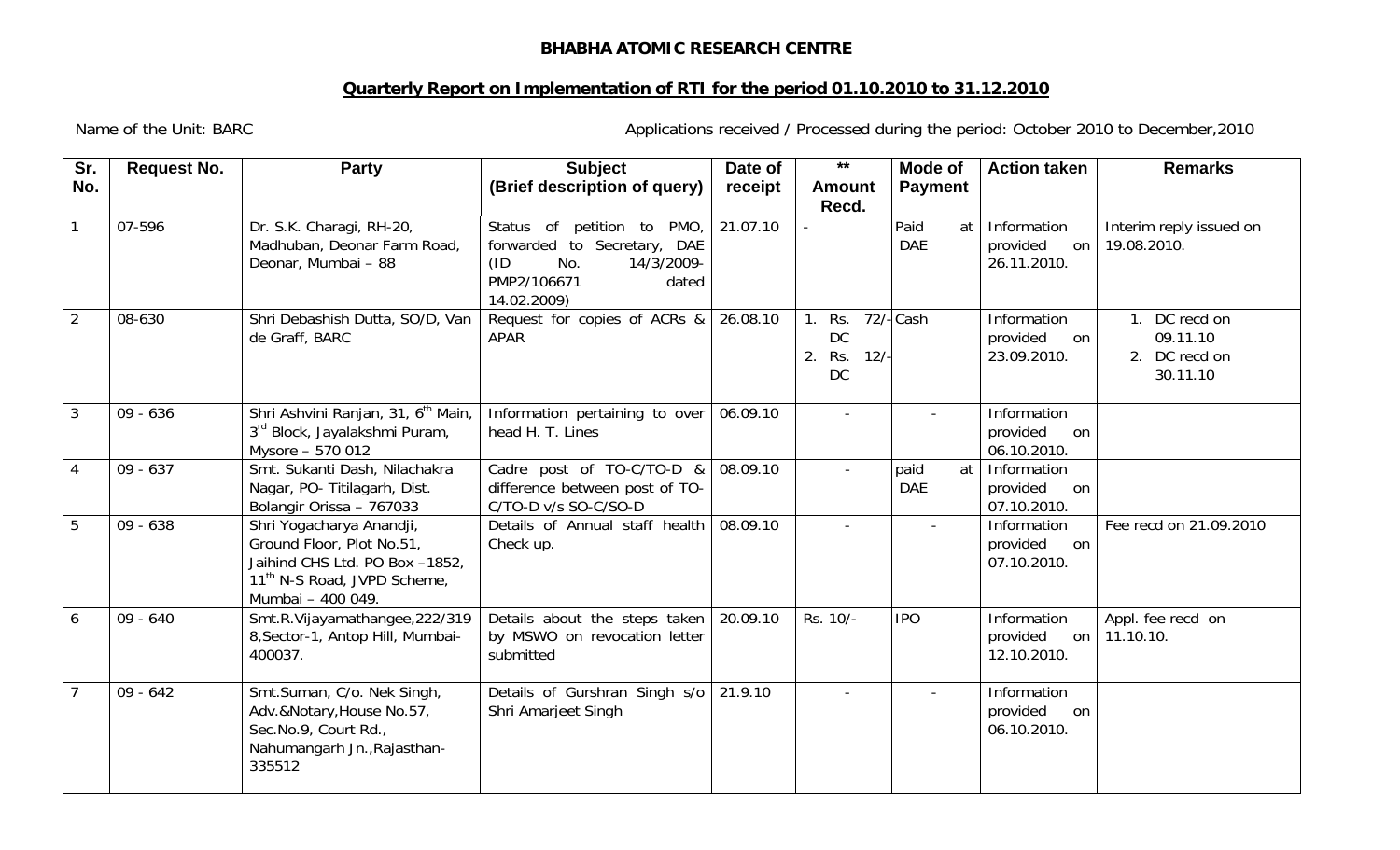| Sr. | <b>Request No.</b> | <b>Party</b>                                                                                                             | <b>Subject</b>                                                                                  | Date of  | $***$                       | Mode of                        | <b>Action taken</b>                          | <b>Remarks</b>                                               |
|-----|--------------------|--------------------------------------------------------------------------------------------------------------------------|-------------------------------------------------------------------------------------------------|----------|-----------------------------|--------------------------------|----------------------------------------------|--------------------------------------------------------------|
| No. |                    |                                                                                                                          | (Brief description of query)                                                                    | receipt  | <b>Amount</b><br>Recd.      | <b>Payment</b>                 |                                              |                                                              |
| 8   | $09 - 643$         | Shri Prasad P. Ghatwai, A/3,<br>Indrapuri CHS, Jairaj Nagar, Link<br>Rd., Borivali(W), Mumbai-400092                     | Details of Apprentice fixed by<br>BOAT(WR),<br>RDAT, Mumbai,<br>Mumbai                          | 22.9.10  | Rs. 22/- DC                 | Cash                           | Information<br>provided<br>on<br>15.10.2010. | DC recd on 29.10.10                                          |
| 9   | 10-647             | Shri Gnana Pragasam, T/F1, TLD,<br>CC No.4773, NFC, ECIL PO,<br>Hyderabad-500062                                         | Promotion norms for Helper (T)<br>& Helper (CM)                                                 | 05.10.10 | Rs. 50/- DC                 | <b>IPO</b>                     | Information<br>provided<br>on<br>03.11.2010. | DC recd on 30.11.10<br>Q. Nos. 1,3,5 & 6 trd to<br>PIO, NFC. |
| 10  | 10-648             | Shri Shivkumar Bishnoi,<br>S/o. Indraj Bisnoi,<br>H.No. 75/4, Vishnu Puri,<br>Dabwali Road, Sirsa,<br>Haryana - 125 055. | Pending dues after resignation                                                                  | 05.10.10 | Rs. 15/-                    | PO                             | Information<br>provided<br>on<br>29.10.2010. |                                                              |
| 11  | 10-649             | Shri Sushil Sharma,<br>B-303, Apeksha Apptts.,<br>Sainagar, PO Vasai Road (W),<br>Dist- Thane-401202                     | Information<br>about<br>Atomic<br>Reactor - APSARA & Dhruva                                     | 06.10.10 | Rs. 10/-                    | <b>IPO</b>                     | Information<br>provided<br>on<br>25.11.2010. | Interim Reply on<br>03.11.2010                               |
| 12  | 10-650             | Shri Arun Singh,<br>44 A/1, Kalu Sarai (Sarvapriya<br>Vihar), Near Hauzkhas Fly over,<br>New Delhi - 110 016.            | Details of<br>OCES/DGFS-<br>recruitment<br>of<br>2010 based on result of GATE<br>2010.          | 06.10.10 | Rs. 10/-                    | <b>DD</b>                      | Information<br>provided<br>on<br>26.10.2010. |                                                              |
| 13  | 10-651             | Shri Purnajit Ghosh, Overnite<br>Courier Express, 7A, Tiljala<br>Road,<br>Kolkata - 700046                               | Deputation of Shri Milan Kumar,<br>SO/SF, SSPD to SINP.                                         | 7.10.10  | $Rs. 10 + Rs.$<br>$20/- DC$ | <b>IPO</b>                     | Information<br>provided<br>on<br>27.10.2010. | DC recd on 01.12.2010                                        |
| 14  | 10-652             | Shri Sushil Sharma,<br>B-303, Apeksha Apptts.,<br>Sainagar, PO Vasai Road (W),<br>Dist-Thane-401202                      | Details of AHWR                                                                                 | 8.10.10  | $\overline{\phantom{a}}$    | Paid at<br>PMO-                | Information<br>provided<br>11.11.2010.       | Interim Reply on<br>on 03.11.2010                            |
| 15  | 10-653             | Shri Bhupendra Singh Rana,<br>Medical Physicist,<br>940/1, Sector 41/A,<br>Chandigarh-160 036.                           | Details<br>commissioning,<br>0f<br>installation of PET/CT facility of<br>Hinduja Hosp., Mumbai. | 11.10.10 |                             | Paid at PO,<br>Chandigar<br>h. | Information<br>provided<br>on<br>29.10.2010. |                                                              |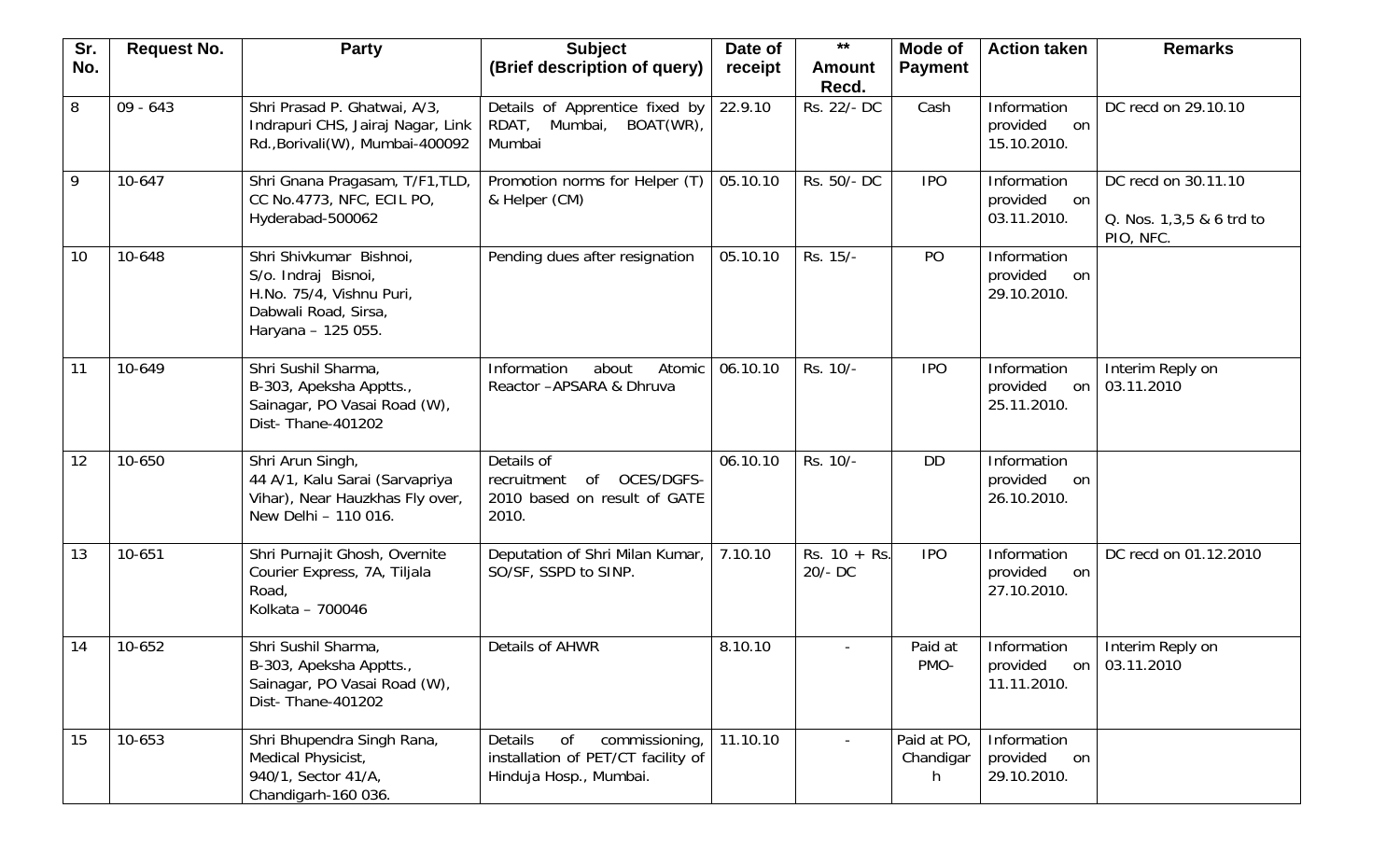| Sr. | <b>Request No.</b> | <b>Party</b>                                                                                    | <b>Subject</b>                                                                 | Date of  | $***$                       | Mode of                | <b>Action taken</b>                          | <b>Remarks</b>         |
|-----|--------------------|-------------------------------------------------------------------------------------------------|--------------------------------------------------------------------------------|----------|-----------------------------|------------------------|----------------------------------------------|------------------------|
| No. |                    |                                                                                                 | (Brief description of query)                                                   | receipt  | <b>Amount</b><br>Recd.      | <b>Payment</b>         |                                              |                        |
| 16  | 10-654             | Shri Prathapan T.,<br>SA/F, PP, FRD,<br>BARC, Trombay.                                          | Additional<br>Qualification<br>for<br>promotion                                | 13.10.10 | Rs. 10/-                    | <b>IPO</b>             | Information<br>provided<br>on<br>03.11.2010. |                        |
| 17  | 10-655             | Shri Sourabh Gupta,<br>Flat No.98/15, BARC Colony,<br>Tarapur,<br>Post - TAPP, Pin - 401 504.   | Training<br>CRTI<br>to<br>Cat-II<br><b>Trainees</b>                            | 13.10.10 |                             | Paid at<br><b>DAE</b>  | Information<br>provided<br>on<br>18.10.2010. | Issued in Hindi        |
| 18  | 10-656             | Kum. Namrata Gupta,<br>Flat No.91/15, BARC Colony,<br>Tarapur,<br>Post - TAPP, Pin - 401 504.   | Training<br>CRTI<br>Cat-II<br>to<br><b>Trainees</b>                            | 13.10.10 |                             | Paid at<br><b>DAE</b>  | Information<br>provided<br>on<br>18.10.2010. | Issued in Hindi        |
| 19  | 10-657             | Shri G.B. Ghodke,<br>T/D (ES), REPF,<br>BRIT/BARC,<br>Vashi Complex,<br>Navi Mumbai - 400 705.  | DNA cycle analysis test by<br><b>BARC Hospital</b>                             | 15.10.10 | $\overline{\phantom{a}}$    | Paid at<br><b>BRIT</b> | Information<br>provided<br>on<br>12.11.2010. |                        |
| 20  | 10-658             | Shri Rajesh D. Kale,<br>B/6, Udaymitra CHS Ltd.,<br>Shivsrusti, Kurla (E),<br>Mumbai - 400 028. | Details of immovable property,<br>leave etc. in r/o Smt. Madhuri<br>V. Pagare. | 18.10.10 | Rs. 10/-                    | <b>IPO</b>             | Information<br>provided<br>on<br>10.11.2010. | Fee recd on 03.11.2010 |
| 21  | 10-659             | Shri Pranay Krishna,<br>Advocate,<br>Standing Counsel,<br>Mutthiganj, Allahabad, U.P.           | Information pertaining to Shri<br>Vivek Srivastav s/o Shri D.B.<br>Srivastav.  | 15.10.10 | Rs. 10/-                    | <b>IPO</b>             | Information<br>provided<br>on<br>27.10.2010. |                        |
| 22  | 10-660             | Shri P.Y. Bhosale,<br>SA/F, ROD/P-4,<br>BARC,<br>Mumbai - 400 085.                              | Details of S.S.C. members for<br>interview for grade SO/C                      | 19.10.10 | Rs. $10/- +$<br>Rs. 12/- DC | <b>IPO</b>             | Information<br>provided<br>on<br>03.11.2010. |                        |
| 23  | 10-661             | Shri Mrinal Sinha,<br>1A, Officer's Colony,<br>Mansa - 151501<br>Punjab                         | Information<br>regarding<br>Dr.<br>Puranik's report in TOI dtd<br>15.6.2010    | 20.10.10 | Rs. 10/-                    | PO                     | Information<br>provided<br>on<br>04.11.2010. |                        |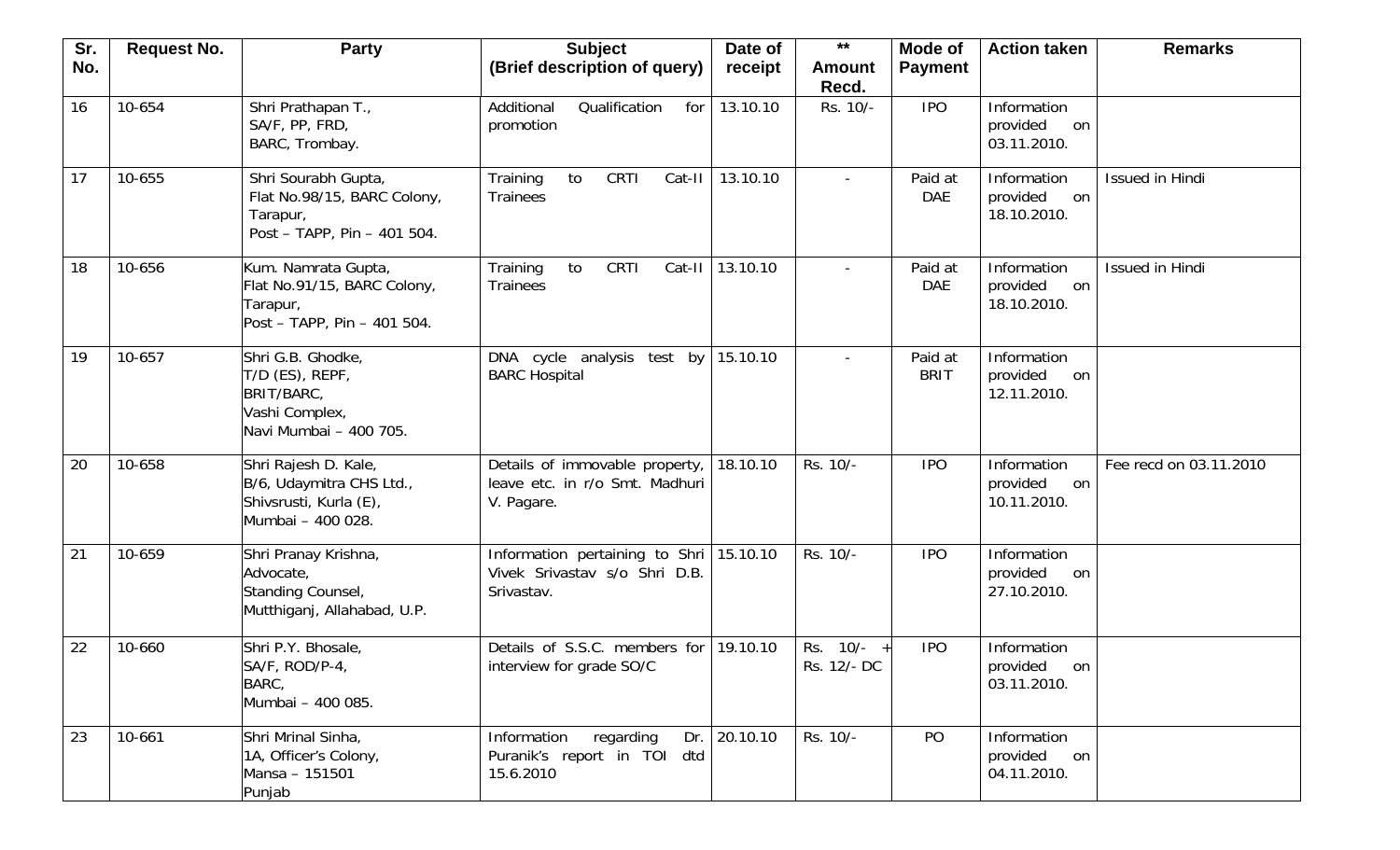| Sr. | <b>Request No.</b> | <b>Party</b>                                                                                                                            | <b>Subject</b>                                                                              | Date of  | $***$                     | Mode of                  | <b>Action taken</b>                                  | <b>Remarks</b>                                             |
|-----|--------------------|-----------------------------------------------------------------------------------------------------------------------------------------|---------------------------------------------------------------------------------------------|----------|---------------------------|--------------------------|------------------------------------------------------|------------------------------------------------------------|
| No. |                    |                                                                                                                                         | (Brief description of query)                                                                | receipt  | <b>Amount</b>             | <b>Payment</b>           |                                                      |                                                            |
|     |                    |                                                                                                                                         |                                                                                             |          | Recd.                     |                          |                                                      |                                                            |
| 24  | 10-662             | Shri B.K. Gaikwad, Bearer,<br>A&CED Canteen, BARC                                                                                       | Information<br>about<br>service<br>record                                                   | 22.10.10 | Rs. 10/- +<br>Rs. 18/- DC | Cash                     | Information<br>provided<br>on<br>11.11.2010.         |                                                            |
| 25  | 10-663             | Kum. Reshma Sheikh, 1-E-25,<br>Mahaveer Nagar-III, Kota,<br>Rajasthan-324005                                                            | Information reg.examination for<br>section of Scientific<br>the<br>Asstt. (Headlth Physics) | 25.10.10 | Rs. 10/-                  | <b>IPO</b>               | PIO<br>to<br>Trd<br><b>NPCIL</b><br>on<br>03.11.2010 |                                                            |
| 26  | 10-664             | Shri M. Mundra, Prop., Jugal<br>Udgog, B.K.Chhabra Ind.Estate,<br>CSM Marg, Vakola Bridge,<br>Santacruz(E), Mumbai-400055               | Final payment to M/s. Shapoorji<br>Palonji &Co.Ltd.                                         | 26.10.10 | Rs. 10/-                  | <b>DD</b>                | Information<br>provided<br>on<br>11.11.2010.         | Fee recd on 03.11.2010.                                    |
| 27  | 10-665             | Shri Haresh V.Mehta,<br>M.P.Charity & Sarvodaya<br>Hosp. Trust, Rifle Range, L.B.S.<br>Marg, Ghatkopa(W), Mumbai-<br>400086             | Agreement of Sale & Deed of<br>Conveyance<br>between<br>Sarvodaya Hosp. & BARC              | 26.10.10 |                           | $\overline{\phantom{a}}$ | to<br>Trd<br>PIO<br><b>DCSE</b><br>on<br>28.10.2010. | Court Fee stamp.                                           |
| 28  | 10-666             | Dr.Sreeramappa, Type-IV, Gr.II,<br>TAPS Colony, PO-TAPP,<br>Via.Boisar, Tal.Palghar,<br>Distt.Thane-401504                              | &<br>Information<br><sub>of</sub><br>Record<br>employees of DAE.                            | 26.10.10 |                           | Paid at<br><b>DAE</b>    | PIO<br>Trd<br>to<br><b>DAE</b><br>on<br>27.10.2010   |                                                            |
| 29  | 10-667             | Dr.M.M. Mittal, B-2/4, Model<br>Colony, Delhi-110009                                                                                    | of Radiotherapy Centre<br>List<br>with complete addresses                                   | 29.10.10 | Rs. 10/-                  | <b>IPO</b>               | Information<br>provided<br>on<br>26.11.2010.         |                                                            |
| 30  | 11-668             | Dr.Sreeramappa, Type-IV, Gr.II,<br>TAPS Colony, PO-TAPP, Via-<br>Boisar, Tal-Palghar,<br>Distt. Thane-401 504                           | SC/ST<br>for<br>member<br>promotion/recruitment<br>committee etc.                           | 02.11.10 |                           | Paid at<br><b>DoPT</b>   | Information<br>provided<br>on<br>29.11.2010.         |                                                            |
| 31  | 11-669             | Shri N.S. Gaikwad,<br>Ravindra Nagar, Kurla Camp,<br>Near Dhalichand Kalani School,<br>Room No.<br>B-69, Ulhasnagar,<br>$Pin - 421005.$ | <b>Regarding CHSS</b><br>Facilities                                                         | 04.11.10 |                           |                          | <b>Under Process</b>                                 | Fee called for on<br>10.11.2010. Reminder on<br>27.12.2010 |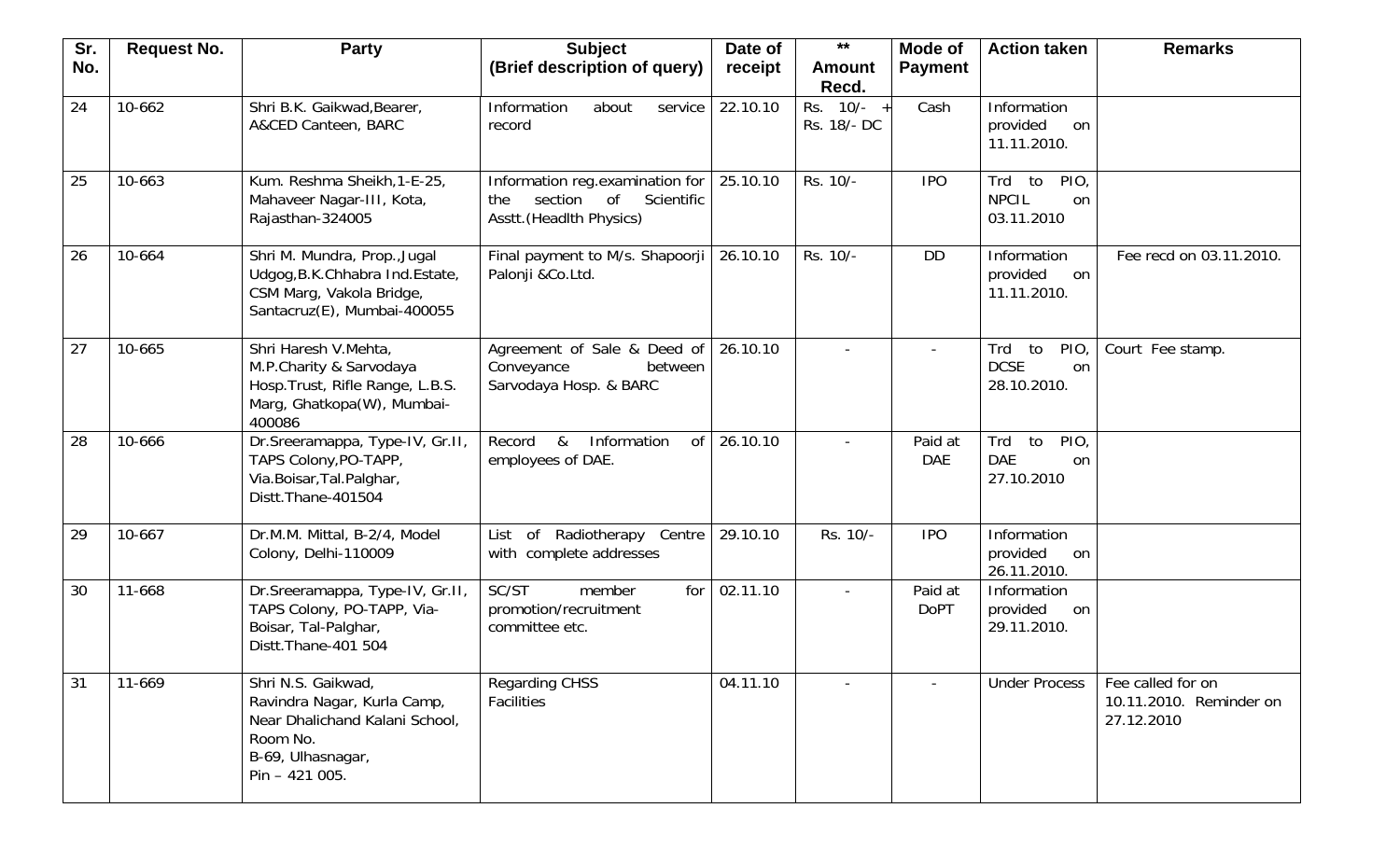| Sr. | <b>Request No.</b> | <b>Party</b>                                                                                                                                   | <b>Subject</b>                                                                                                                         | Date of  | $***$                  | Mode of               | <b>Action taken</b>                                                                   | <b>Remarks</b>   |
|-----|--------------------|------------------------------------------------------------------------------------------------------------------------------------------------|----------------------------------------------------------------------------------------------------------------------------------------|----------|------------------------|-----------------------|---------------------------------------------------------------------------------------|------------------|
| No. |                    |                                                                                                                                                | (Brief description of query)                                                                                                           | receipt  | <b>Amount</b><br>Recd. | <b>Payment</b>        |                                                                                       |                  |
| 32  | 11-670             | Shri D.S. Veer Ranji,<br>Flot No. A-102, Sun Plaza, CHS,<br>Plot No. 152, Sector-21, Nerul<br>(E), Navi Mumbai - 400 706.                      | List of appointments/paitents<br>undergone Stress Test in BARC<br>Hospital and Duty Roster of<br>Doctors and Nursing<br>ICCU<br>Staff. | 09.11.10 | Rs. 10/-               | Cash                  | Information<br>provided<br>on<br>02.12.2010.                                          |                  |
| 33  | $11 - 671$         | Shri Dilip K. Gayen,<br>18/4/A, Bhattanagar,<br>PO: Bhattanagar, Liluah,<br>Howarh - 711 203, WB.                                              | Heirarchical<br>position of<br>all<br>Staff<br>Technical/Scientific<br>in<br>BARC, Minimum qualification<br>etc.                       | 10.11.10 | Rs. 20/-               | <b>IPO</b>            | Information<br>provided<br>on<br>26.11.2010.                                          |                  |
| 34  | $11-672$           | Shri Shambhu Sharma, Qtr. No.<br>113, Sector-1, R.K. Puram, New<br>Delhi - 110 022.                                                            | Total amounts towards PRIS -I,<br>II & PRIS G paid to employees<br>of DAE and its units.                                               | 11.11.10 |                        | Paid at<br><b>DAE</b> | Information<br>provided<br>on<br>03.12.2010.                                          |                  |
| 35  | 11-673             | Shri Kharak S.Mehra, Vill.<br>Bachhi, Dharma, PO-Haldichour,<br>Distt.Nainital-262402                                                          | Certified copies of request<br>RTI &<br>Information<br>under<br>supplied to Shri<br>Devender<br>S.Maher                                | 12.11.10 | Rs. 10/-               | <b>IPO</b>            | Information<br>provided<br>on<br>26.11.2010.                                          | By e-mail & post |
| 36  | 11-674             | Mrs.Sadhana A.Poyekar, A-19,<br>Maharashtra CHS, Ambekar<br>Nagar, Parel Vill., Near Halfkin<br>Inst.Mumbai-400012                             | Copy of Agreement between<br>BARC & M/s.Rupali Ind.                                                                                    | 16.11.10 | Rs. 10/-               | <b>IPO</b>            | Information<br>denied<br>u/s.<br>8(1)(j)<br>&<br>8(1)(d)<br><sub>on</sub><br>08.12.10 |                  |
| 37  | 11-675             | Shri Hiren K.Bose, Chitralekha,<br>Editor, English Publications, 22,<br>Andheri Ind. Estate, Off Veera<br>Desai Rd., Andheri,<br>Mumbai-400053 | Information reg.Homi Bhabha<br>Professor Chair & Ramanna<br>Chair/fellow                                                               | 16.11.10 | Rs. 10/-               | <b>IPO</b>            | PIO,<br>Trd<br>to<br><b>DAE</b><br>on<br>26.11.2010                                   |                  |
| 38  | 11-676             | Smt. Shweta Sahasrabudhe, 6,<br>Poornima, Mahatma Phule Rd.,<br>Mulund(W), Mumbai-400081                                                       | Recruitment for the post of LDC<br>from 2003 onwards                                                                                   | 22.11.10 | Rs. 10/-               | <b>IPO</b>            | Information<br>provided<br>on<br>14.12.2010.                                          |                  |
| 39  | $11-677$           | Shri Anant P.Shukla, Type B,<br>BARC Colony, Tarapur, PO-TAPP,<br>Distt.Thane-401504                                                           | reg.mutual<br>Transfer<br>policy<br>transfer & medical grounds                                                                         | 23.11.10 | Rs. 10/-               | <b>IPO</b>            | Information<br>provided<br>on<br>1.12.2010.                                           |                  |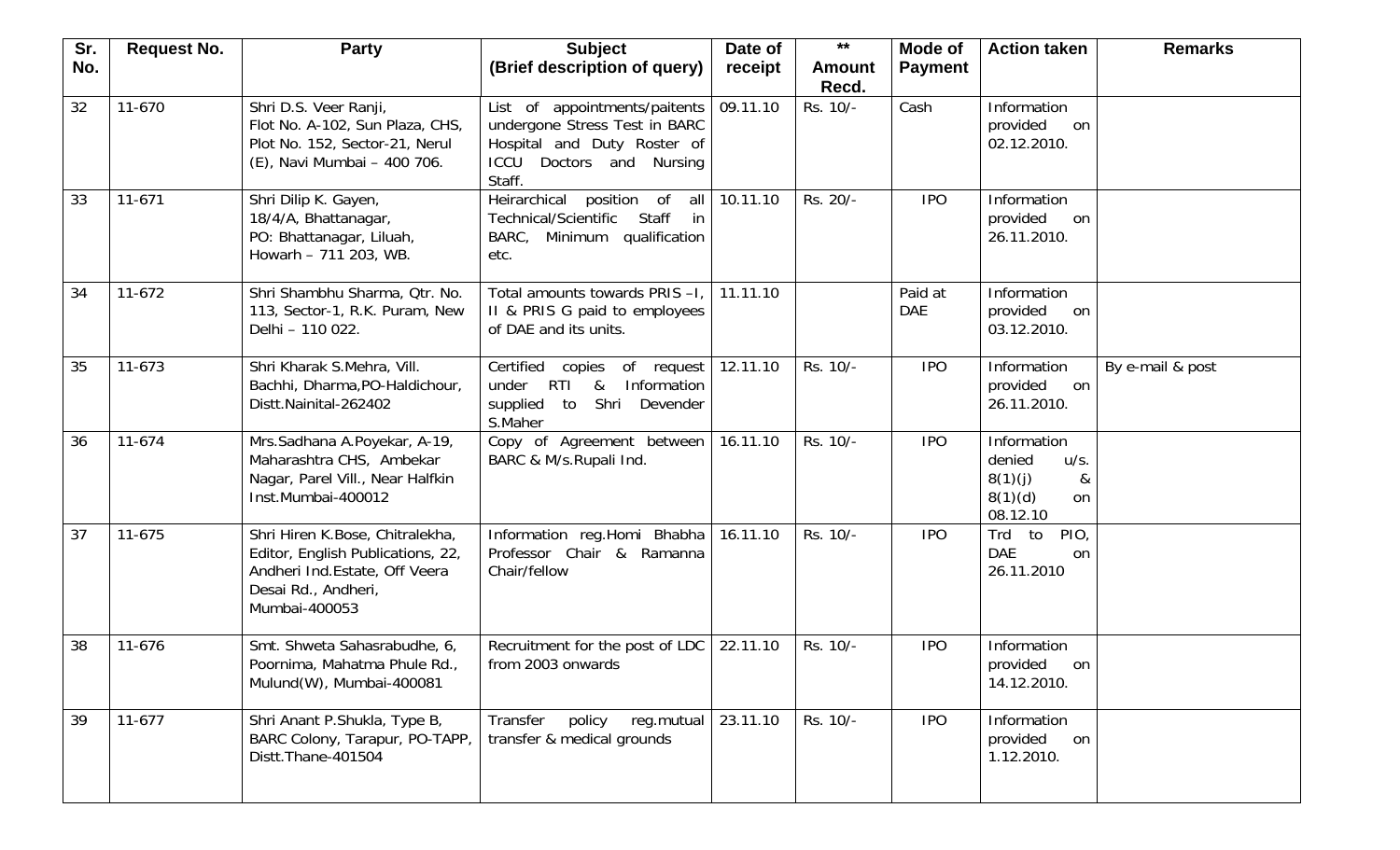| Sr. | <b>Request No.</b> | <b>Party</b>                                                                                                                                | <b>Subject</b>                                                                                                                                       | Date of  | $***$                        | Mode of        | <b>Action taken</b>                                          | <b>Remarks</b>                                                        |
|-----|--------------------|---------------------------------------------------------------------------------------------------------------------------------------------|------------------------------------------------------------------------------------------------------------------------------------------------------|----------|------------------------------|----------------|--------------------------------------------------------------|-----------------------------------------------------------------------|
| No. |                    |                                                                                                                                             | (Brief description of query)                                                                                                                         | receipt  | <b>Amount</b><br>Recd.       | <b>Payment</b> |                                                              |                                                                       |
| 40  | 11-678             | Shri Srirang Suttraway, RRSD,<br>BARC, Trombay,<br>Mumbai-400085.                                                                           | ACRs<br>of<br>with<br>Copies<br>Assessment Sheet, Gradings<br>from dt.of joining BARC                                                                | 24.11.10 | Rs. $10/- +$<br>Rs. 370/- DC | Cash           | Information<br>provided<br>on<br>14.12.2010.                 |                                                                       |
| 41  | 11-679             | Shri Ashok Kumar P,<br>Technician/G,<br>CC No.18/402, USF,<br>RMP, BARC (Bldn.12),<br>Yelwal Post,<br>Mysore - 571 130.                     | Number<br>Attendant'A'<br><b>of</b><br>promoted to Attendant'B' from<br>1.1.2009 to 20.10.2010 etc.                                                  | 26.11.10 | Rs. 10/-                     | <b>IPO</b>     | Information<br>provided<br>on<br>21.12.2010.                 |                                                                       |
| 42  | 11-680             | Shri M.K. Chugh,<br>Secretary, Jaipur,<br>Golden Hospital Emp. Union, 2<br>Institutional Area,<br>Sector -3, Rohini,<br>New Delhi -110 085. | Action taken by RPSD<br>on<br>complaint dated 13.10.2010.                                                                                            | 30.11.10 | Rs. 10/-                     | <b>IPO</b>     | Information<br>denied<br>on<br>30.12.2010<br>(not a Citizen) |                                                                       |
| 43  | 12-681             | Dr. A. Sankaranarayanan,<br>1-Anand Bhavan,<br>Bhulabai Desai Road,<br>Beach Candy,<br>Mumbai - 400 026.                                    | of<br>Advt.<br>calling<br>Copy<br>Engg.<br>applications<br>from<br>Graduates & Science Graduate<br>for 18 <sup>th</sup> Batch of Training<br>School. | 1.12.10  | Rs.10/-                      | Cash           | Information<br>provided<br>on<br>14.12.2010.                 |                                                                       |
| 44  | 12-682             | Shri D. Dutta,<br>SO/D, LEHIPA Proj.<br>P.G., BARC, Trombay,<br>Mumbai - 400 085.                                                           | A copy of assessment officer<br>review following communication<br>to Director, Physics Group.                                                        | 2.12.10  | $Rs.10/-*$                   | Cash           | <b>Under Process</b>                                         | *Fee received on 30.12.10-<br>Letter for clarification on<br>10.12.10 |
| 45  | 12-683             | Shri Sachin Jadhoo,<br>Institute of Chemical<br>Technology, Mumbai                                                                          | Energy consumption in stages<br>of Nuclear Power generation in<br>India                                                                              | 06.12.10 |                              |                | <b>Under Process</b>                                         | e-mail for application fee<br>on 6.12.10 & 31.12.10.                  |
| 46  | 12-684             | Shri C. U. Jayakumar,<br>No. 35-52 <sup>nd</sup> Avenue, DAE<br>Township, Kalpakkam-603102,<br>Kancheepuram Dist,<br>Tamil Nadu             | <b>Entitlement for PRIS</b>                                                                                                                          | 07.12.10 | Rs.10/-                      | <b>IPO</b>     | Information<br>provided<br>on<br>16.12.2010.                 |                                                                       |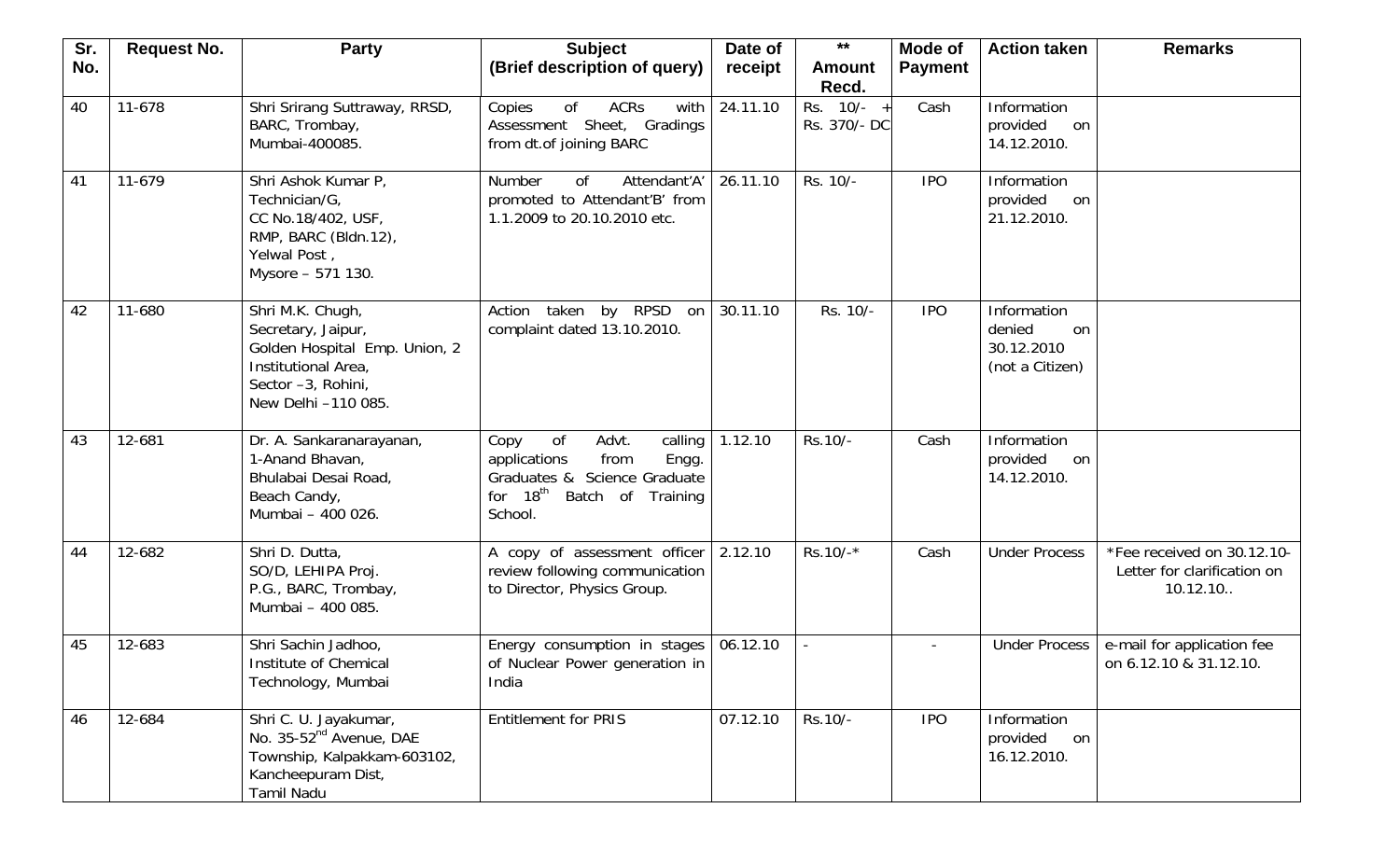| Sr. | <b>Request No.</b> | <b>Party</b>                                                                                                                                                                    | <b>Subject</b>                                                     | Date of  | $***$                  | Mode of        | <b>Action taken</b>                                                          | <b>Remarks</b>                                         |
|-----|--------------------|---------------------------------------------------------------------------------------------------------------------------------------------------------------------------------|--------------------------------------------------------------------|----------|------------------------|----------------|------------------------------------------------------------------------------|--------------------------------------------------------|
| No. |                    |                                                                                                                                                                                 | (Brief description of query)                                       | receipt  | <b>Amount</b><br>Recd. | <b>Payment</b> |                                                                              |                                                        |
| 47  | 12-685             | Shri C. U. Jayakumar,<br>No. 35-52 <sup>nd</sup> Avenue, DAE<br>Township, Kalpakkam-603102,<br>Kancheepuram Dist,<br><b>Tamil Nadu</b>                                          | Enhancement of pay scale of<br>Technician/B.                       | 07.12.10 | Rs.10/-                | <b>IPO</b>     | Information<br>provided<br>on<br>10.12.2010.                                 |                                                        |
| 48  | 12-686             | Smt. Beena B. Mathew, A-12,<br>Chembur Nirmala Niwas CHS,<br>Sunderbaugh, Sion-Trombay Rd,<br>Near Deonar Depot,<br>Mumbai - 400 088.                                           | Details of dues after resignation                                  | 07.12.10 | Rs.10/-                | Cash           | <b>Under Process</b>                                                         |                                                        |
| 49  | 12-687             | Smt. Vaddi Satyavathi,<br>C/o. Yedlapalli, Mavullu,<br>Thelukulavari Kollam, Atthili (PO<br>& Mandal) West Godavari Dt, AP                                                      | Pay particulars of husband Shri<br>V. S. N. Murthu, SA/D.          | 07.12.10 | Rs.10/-                | <b>IPO</b>     | Information<br>provided<br>on<br>27.122010.                                  |                                                        |
| 50  | 12-688             | Shri M. K. Binekar,<br>Flat no. 08, First Floor, OM<br>Gurukripa CHS, Near Meenatai<br>Thakare Garden, MIDC Road,<br>Karjat Rd, Kulgaon,<br>Badlapur(E)-421503,<br>Dist. Thane. | Permisison<br>for<br>acquiring<br>additional qualification         | 09.12.10 | Rs.10/-                | <b>IPO</b>     | Information<br>provided<br>on<br>14.12.2010.                                 |                                                        |
| 51  | 12-689             | Shri D. Dutta,<br>SO/D, LEHIPA Proj.<br>P.G., BARC, Trombay,<br>Mumbai - 400 085.                                                                                               | Copies of ACRs pertaining to<br>other employees                    | 09.12.10 | Rs.10/-                | Cash           | Information<br>denied<br>u/s<br>8(1)(j)<br>&<br>8(1)(e)<br>on<br>23.12.2010. |                                                        |
| 52  | $12-690$           | Kum. Kavya,<br>#34, $1^{\text{st}}$ main,<br>Muneshwara Nagara, Opp. to<br>Kadrenally Petrol bunk,<br>Bangalore- 61.                                                            | Information reg. allotment of $\sqrt{09.12.10}$<br>dept. quarters. |          | Rs.10/-                | <b>IPO</b>     | Information<br>provided<br>on<br>23.122010.                                  | Q.Nos.2 to 6 trd. u/s 6(3)<br>to PIO, DCSE on 15.12.10 |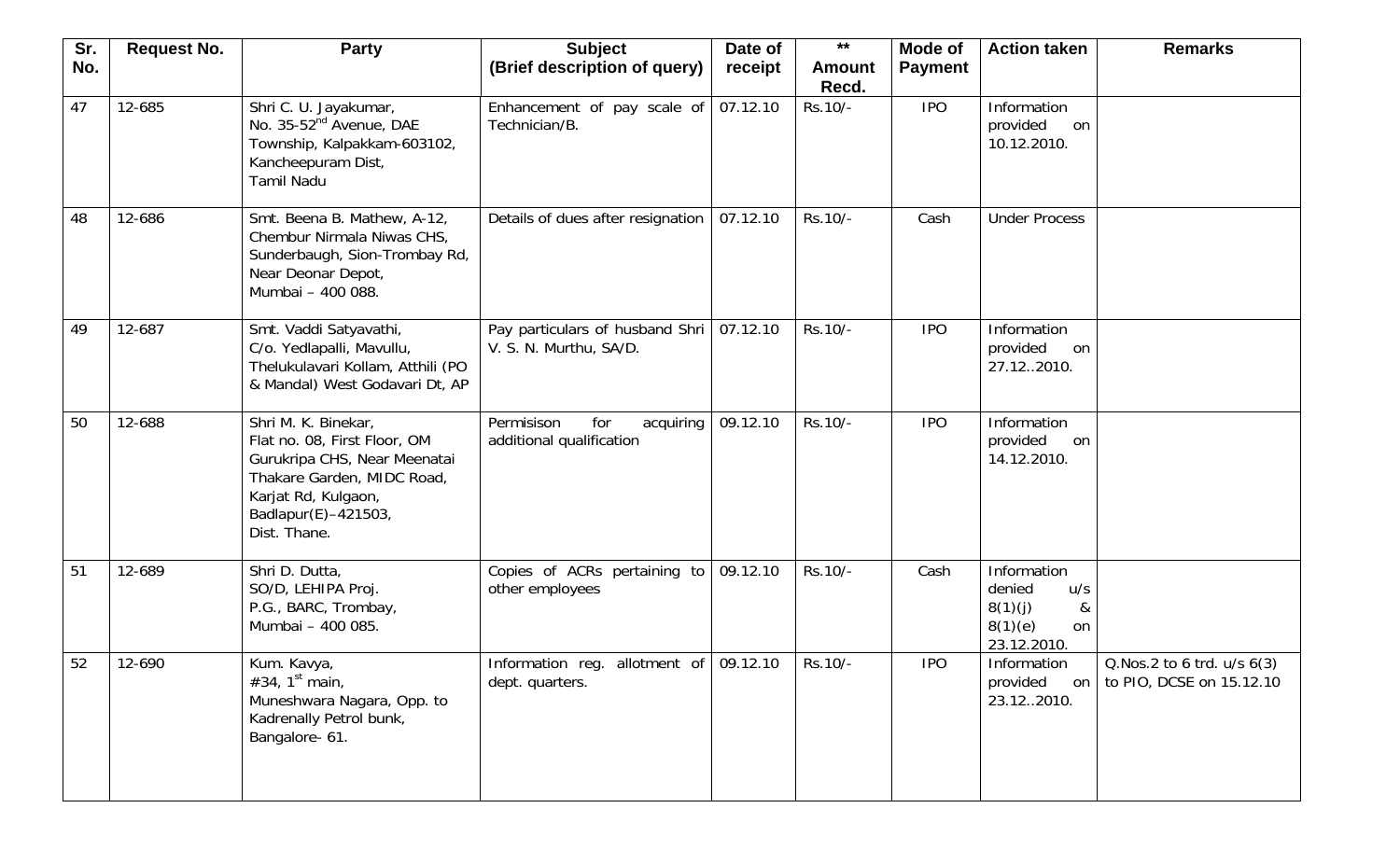| Sr. | <b>Request No.</b> | <b>Party</b>                                                                                                                          | <b>Subject</b>                                                                      | Date of  | $***$                  | Mode of               | <b>Action taken</b>                                    | <b>Remarks</b>                                    |
|-----|--------------------|---------------------------------------------------------------------------------------------------------------------------------------|-------------------------------------------------------------------------------------|----------|------------------------|-----------------------|--------------------------------------------------------|---------------------------------------------------|
| No. |                    |                                                                                                                                       | (Brief description of query)                                                        | receipt  | <b>Amount</b><br>Recd. | <b>Payment</b>        |                                                        |                                                   |
| 53  | 12-691             | Shri Ganesh D. Darekar,<br>Flat No. A/20, Patliputra Bldg,<br>Anushaktinagar,<br>Mumbai - 400 094                                     | <b>Status</b><br>of<br>Interview<br>$\overline{\phantom{m}}$<br>OCES/DGFS, 2009     | 10.12.10 | Rs.10/-                | Cash                  | Information<br>provided<br>on<br>31.12.2010.           |                                                   |
| 54  | 12-692             | Smt. Binni Joshi<br>C/o. Shri M.D. Pant,<br>Ex-Principal, Village/PO Bhatar<br>via Didihat, Dist. Pithoragarh,<br>Uttarakhand-262 881 | Recruitment & Promotion for<br>medical Doctors in DAE                               | 13.12.10 |                        | Paid at<br><b>DAE</b> | <b>Under Process.</b>                                  |                                                   |
| 55  | 12-693             | Shri Manjit Singh,<br>Social Worker, D-12A, D-Block,<br>Tilak Vihar, New Delhi                                                        | Pension<br>under<br>Job<br>the<br>Rehabilitation<br>dt.<br>package<br>16.1.06       | 13.12.10 |                        |                       | Under Process.                                         | Letter to APIO, DAE to<br>confirm payment of fee. |
| 56  | 12-694             | Shri Awez Hussain,<br>F/Sector, I/Lane, Room No. 9 &<br>10, Cheeta Camp,<br>Mumbai - 400 088.                                         | Agreement between BARC &<br><b>BMC</b>                                              | 14.12.10 | Rs.10-/                | <b>IPO</b>            | Transferred to<br>PIO, DCSE on<br>16.12.10.            |                                                   |
| 57  | 12-695             | Shri K. Balaji Rao,<br>Room No. A-1-4, $1st$ Floor, CC,<br>BARC, Mumbai - 400 085.                                                    | Information regarding Speed of<br>light                                             | 15.12.10 | Rs.10/-                | Cash                  | Information<br>provided<br>on<br>24.12.2010.           |                                                   |
| 58  | 12-696             | Shri R. P. Mandewal 10/198,<br>New BPT Colony, Nadkarni Park,<br>Wadala (E),<br>Mumbai - 400 037.                                     | Breath Analyzer use in BARC                                                         | 15.12.10 | Rs.10/-                | <b>IPO</b>            | Under<br>Process                                       |                                                   |
| 59  | 12-697             | Shri Devidas P. Chikane<br>Bldg -1, Room 17, Ganesh Appt,<br>Chitranjandas Road, Dombivali<br>$(E)$ , Thane - 421 201                 | Sponsorship<br>for the<br>Post-<br>Graduation<br>Programme<br>at<br><b>IIT/IISC</b> | 20.12.10 | Rs.10/-                | Cash                  | Information<br>provided<br>on<br>30.12.2010.           |                                                   |
| 60  | 12-698             | Shri Shailesh Sorte Type<br>B/11013, BARC Colony, PO-<br>TAPP, Via Boisar, Dist-Thane,<br>Tal: Palghar - 401504                       | Attendance/ ACR Record                                                              | 21.12.10 |                        | Paid at<br><b>DAE</b> | Transferred to<br>PIO,<br>BARC, Tarapur<br>on 22.12.10 |                                                   |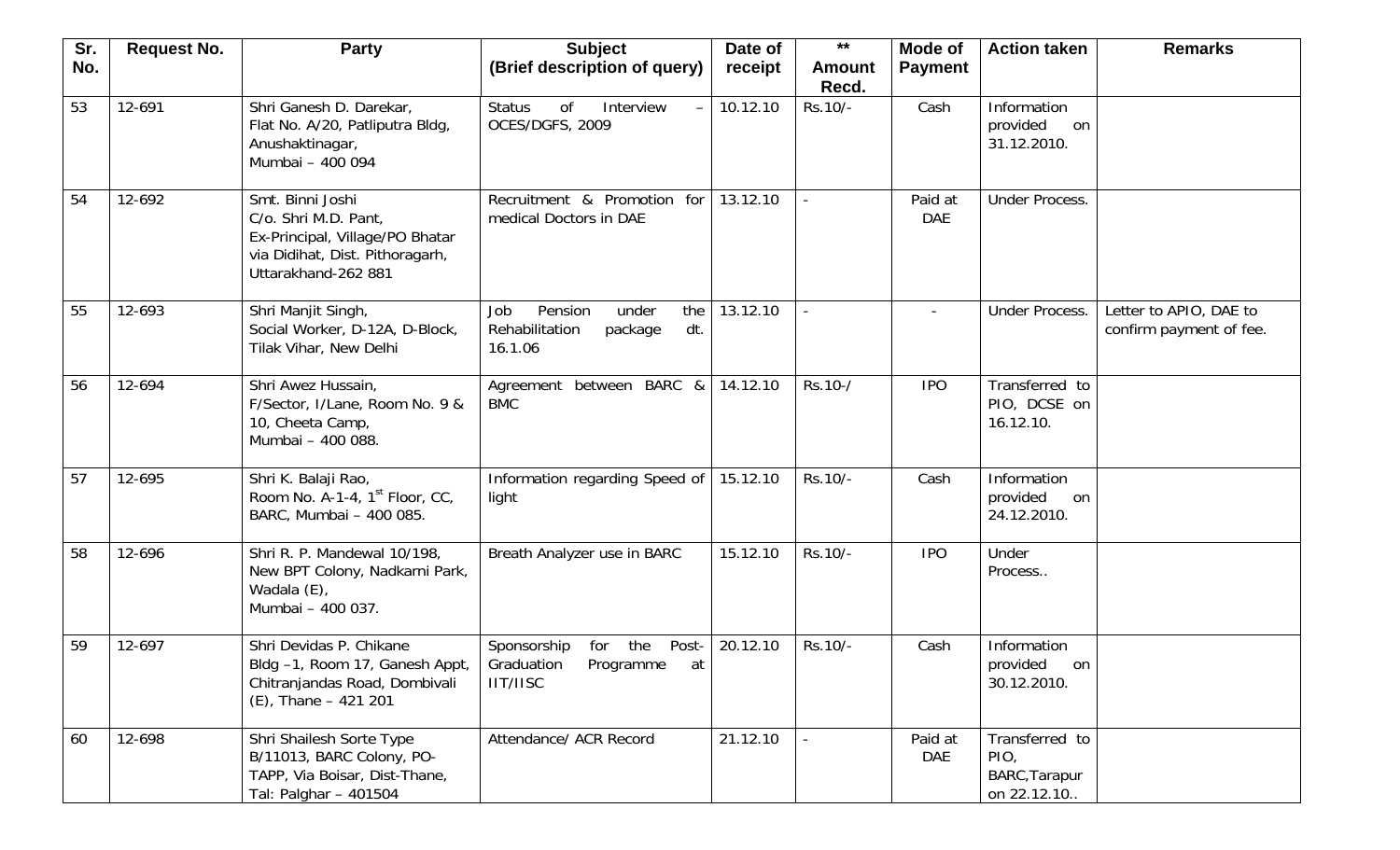| Sr.<br>No. | <b>Request No.</b> | <b>Party</b>                                                                                                          | <b>Subject</b><br>(Brief description of query)                                                          | Date of<br>receipt | $***$<br><b>Amount</b><br>Recd. | Mode of<br><b>Payment</b> | <b>Action taken</b>                                    | <b>Remarks</b>        |
|------------|--------------------|-----------------------------------------------------------------------------------------------------------------------|---------------------------------------------------------------------------------------------------------|--------------------|---------------------------------|---------------------------|--------------------------------------------------------|-----------------------|
| 61         | 12-699             | Shri M. Yashodha Door No. 2-13-<br>9, Fish Market Street, A/c<br>Garden, Rajahmundry - 533 101                        | Details of workstation of Shri V.<br>Prasad, D/man, BARC                                                | 20.12.10           | Rs.10/-                         | <b>IPO</b>                | Information<br>provided<br>on<br>24.12.2010.           |                       |
| 62         | 12-700             | Shri C. U. Jayakumar No. 35-52 <sup>nd</sup><br>Avenue DAE Township,<br>Kalpakkam -603 102,<br>Kancheepuram Dist.     | Working hours of DAE Hospital<br>(BARC) etc.                                                            | 20.12.10           |                                 | Paid at<br><b>DAE</b>     | Information<br>provided<br>on<br>30.12.2010.           |                       |
| 63         | 12-701             | Shri Y. Tyagi<br>D-4516, RRCAT Colony, PO<br>RRCAT, Indore - 452 013.                                                 | Additional<br>qualification<br>for<br>departmental promotion                                            | 21.12.10           |                                 | Paid at<br><b>RRCAT</b>   | <b>Under Process</b>                                   |                       |
| 64         | 12-702             | Shri F.M. Ninawe, BARC State<br>Colony, Type B-94/12, PO-TAPP,<br>Via-Boisar, Tal. Palghar, Dist.<br>Thane - 401 504. | Attendance/ACR record                                                                                   | 22.12.10           |                                 | Paid at<br><b>DAE</b>     | Transferred to<br>PIO,<br>BARC, Tarapur<br>on 24.12.10 |                       |
| 65         | 12-703             | Shri Subhash Kandpal c/o. Shri<br>R.C.Jaira, E-247, Gali No. 4,<br>West Vinod Nagar, Mandavali,<br>New Delhi-110092   | Action<br>taken<br>the<br>on<br>placement/missing of Nuclear<br>Device in Chandi Dist of<br>Uttarakhand | 24.12.10           |                                 | Paid at<br>MoE&F          | Information<br>provided<br>on<br>30.12.2010.           | Reply issued in Hindi |
| 66         | 12-704             | M/s. Medispec India Ltd., L-<br>223/224, Linkway Estate, New<br>Link Road, Malad (W), Mumbai -<br>400 064.            | Information<br>about<br><b>Bank</b><br>12/06<br>dt.<br>Guarantee<br>No.<br>7.6.2006 - DPS/DAE           | 30.12.10           | Rs.10/-                         | Cash                      | Transferred to<br>PIO, DPS on<br>30.12.10              |                       |

**\*\*** Amount received includes application fee and documentation charges.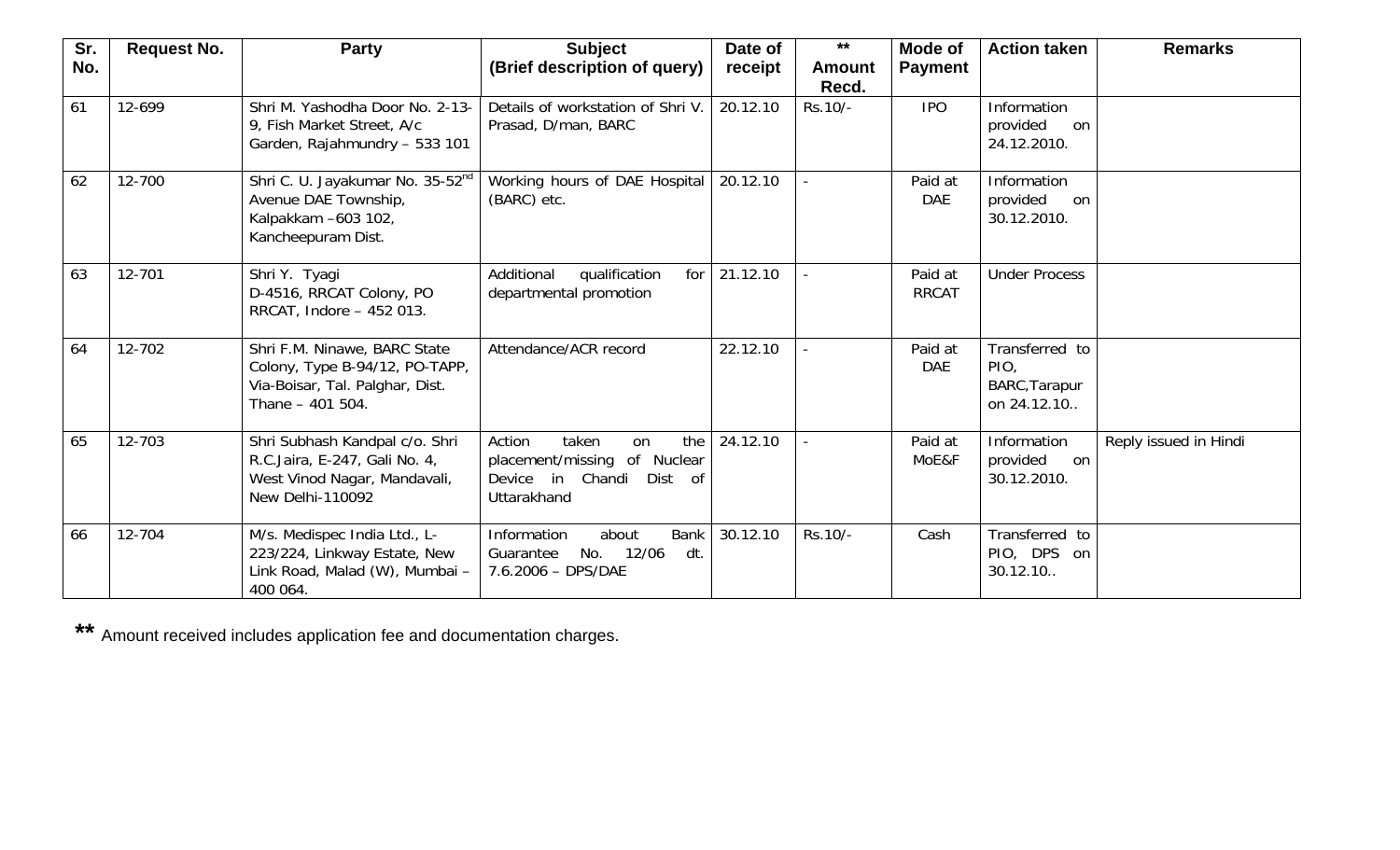## **FIRST APPEAL**

| Sr.<br>No.     | <b>Request No.</b> | <b>Party</b>                                                                                         | <b>Subject</b><br>(Brief description of query)                                      | Date of<br>receipt | $***$<br>Amount<br>Recd. | <b>Mode of</b><br><b>Payment</b> | <b>Action</b><br>taken                                                          | <b>Disposal of Appeal</b>                       |
|----------------|--------------------|------------------------------------------------------------------------------------------------------|-------------------------------------------------------------------------------------|--------------------|--------------------------|----------------------------------|---------------------------------------------------------------------------------|-------------------------------------------------|
|                | 07-600             | Shri T. L. Prasad, 402A<br>Daffodil, S.T. Road,<br>Deonar, Mumbai - 88                               | Details of extensions granted after<br>60 years of service                          | 23.07.10           |                          |                                  | 20.08.2010.                                                                     | Appeal dtd 23.09.10<br>diposed of on 7.10.10    |
| 2              | 07-606             | Shri Vipin K. Sankhwar, T-<br>2/57B, Anupratap colony,<br>Bhabhanagar, Rawatbhata,<br>Via-Kota (Raj) | Details of employees joined for the<br>post of Helper(CM) as er advt. No.<br>5/2005 | 30.07.10           |                          |                                  | Information<br>provided on<br>27.08.2010.                                       | Appeal dtd 07.10.10<br>diposed of on 20.10.10   |
| 3              | 09-633             | Shri B. S. Saraswat, HPU,<br>RAPS 1 &2, Po- Anushakti,<br>via-Kota (Raj)                             | Pending retirement dues                                                             | 01.09.10           |                          |                                  | Information<br>provided on<br>21.09.2010.                                       | Appeal dtd.28.9.10<br>disposed of on 7.10.10.   |
| $\overline{4}$ | 09-634             | Shri A. N. Mastan Rao, Stn.<br>Officer, FSS, BARC                                                    | Details of persons appointed to the<br>post of CFO(A) & SC/ST Roster                | 01.09.10           |                          |                                  | Information<br>provided on<br>30.09.2010.                                       | Appeal dtd.20.10.10<br>disposed of on 08.11.10. |
| 5              | 09-635             | Shri Dan Singh, 98/3, Type<br>B, BARC Colony, Po-TAPP                                                | Training to CAT-I/ CAT-II Trainees                                                  | 01.09.10           |                          |                                  | Information<br>provided on<br>29.09.2010.                                       | Appeal dtd.03.11.10<br>disposed of on 01.12.10. |
| 6              | 10-667             | Dr.M.M. Mittal, B-2/4,<br>Model Colony, Delhi-<br>110009                                             | List of Radiotherapy Centre with<br>complete addresses                              | 29.10.10           |                          | $\overline{\phantom{a}}$         | Information<br>provided on<br>26.11.2010.                                       | Appeal dtd 13.12.10<br>diposed of on 20.12.10   |
|                | 12-689             | Shri D. Dutta,<br>SO/D, LEHIPA Proj.<br>P.G., BARC, Trombay,<br>Mumbai - 400 085.                    | Copies of ACRs pertaining to other<br>employees                                     | 09.12.10           |                          | $\overline{\phantom{a}}$         | Information<br>denied<br>U/S<br>8(1)(j)<br>$\&$<br>8(1)(e)<br>on<br>23.12.2010. | Appeal dtd 30.12.10 is<br>under process.        |